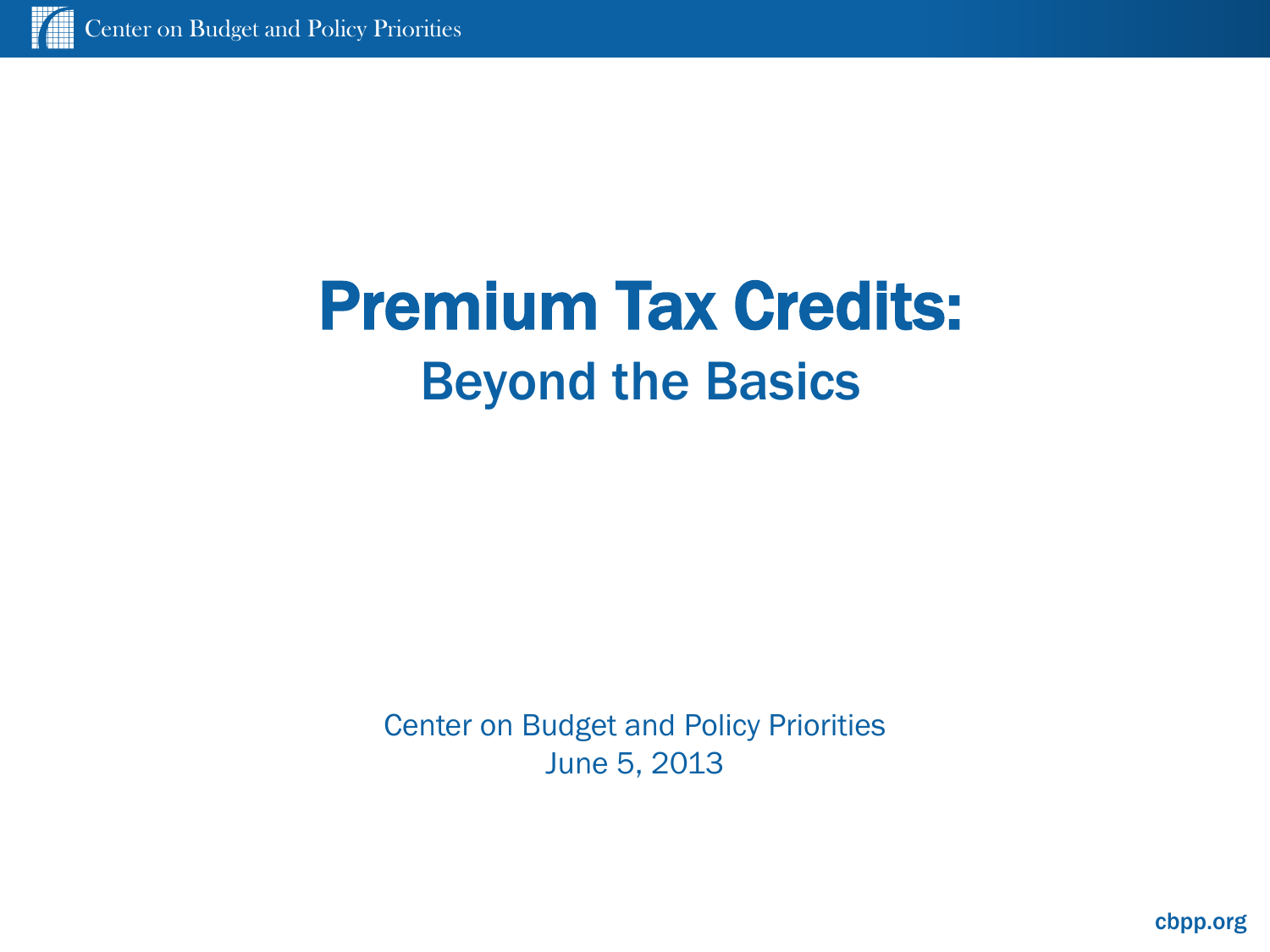# **Topics**

- Premium credit basics
- Determining the amount of the premium credit
- Factors that affect the amount of the credit
- How to get the premium credits
- Impact of changes during the year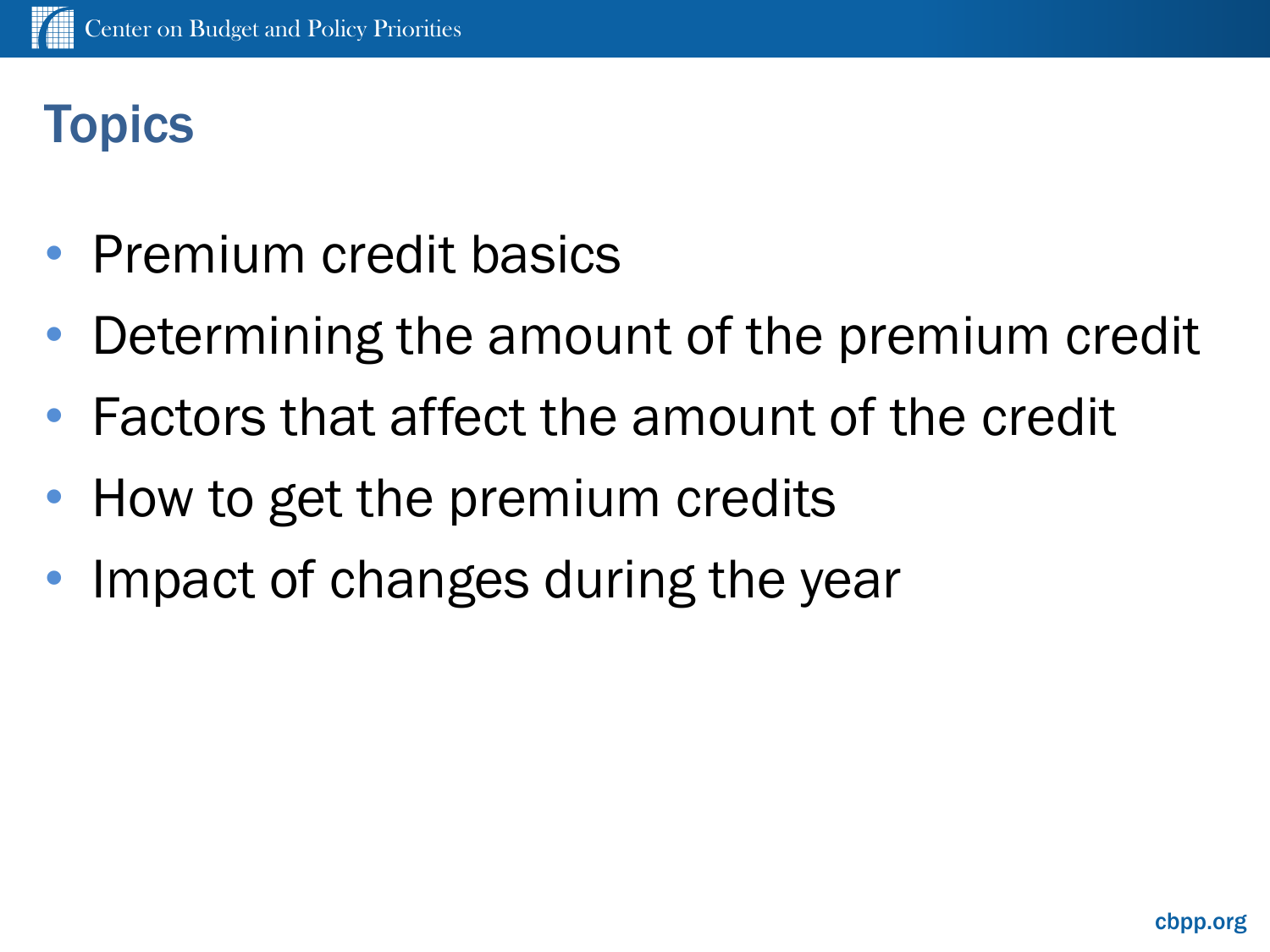### What Are Premium Credits?

- Assistance with the cost of coverage for people purchasing coverage in the new Health Insurance Marketplaces (aka Exchanges)
- Available starting January 1, 2014
- Administered through the tax system and the **Marketplaces**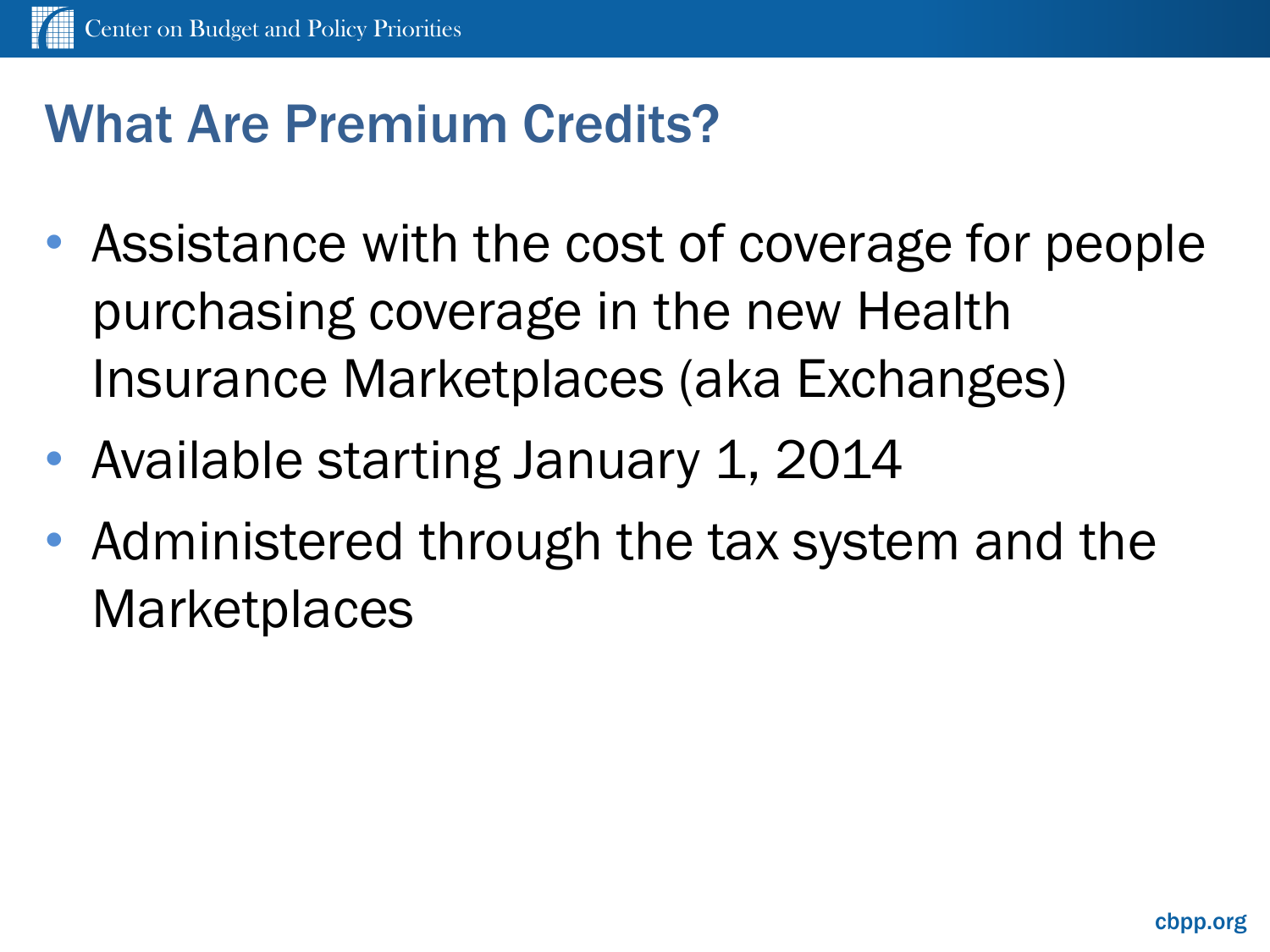### Who Is Eligible for Premium Tax Credits?

- Individuals and families with income between 100% to 400% FPL
	- Must be US citizens or lawfully present in the US
	- Must not be eligible for other "minimum essential coverage"
- Lawfully residing immigrants with incomes below 100% FPL who are not eligible for Medicaid because of their immigration status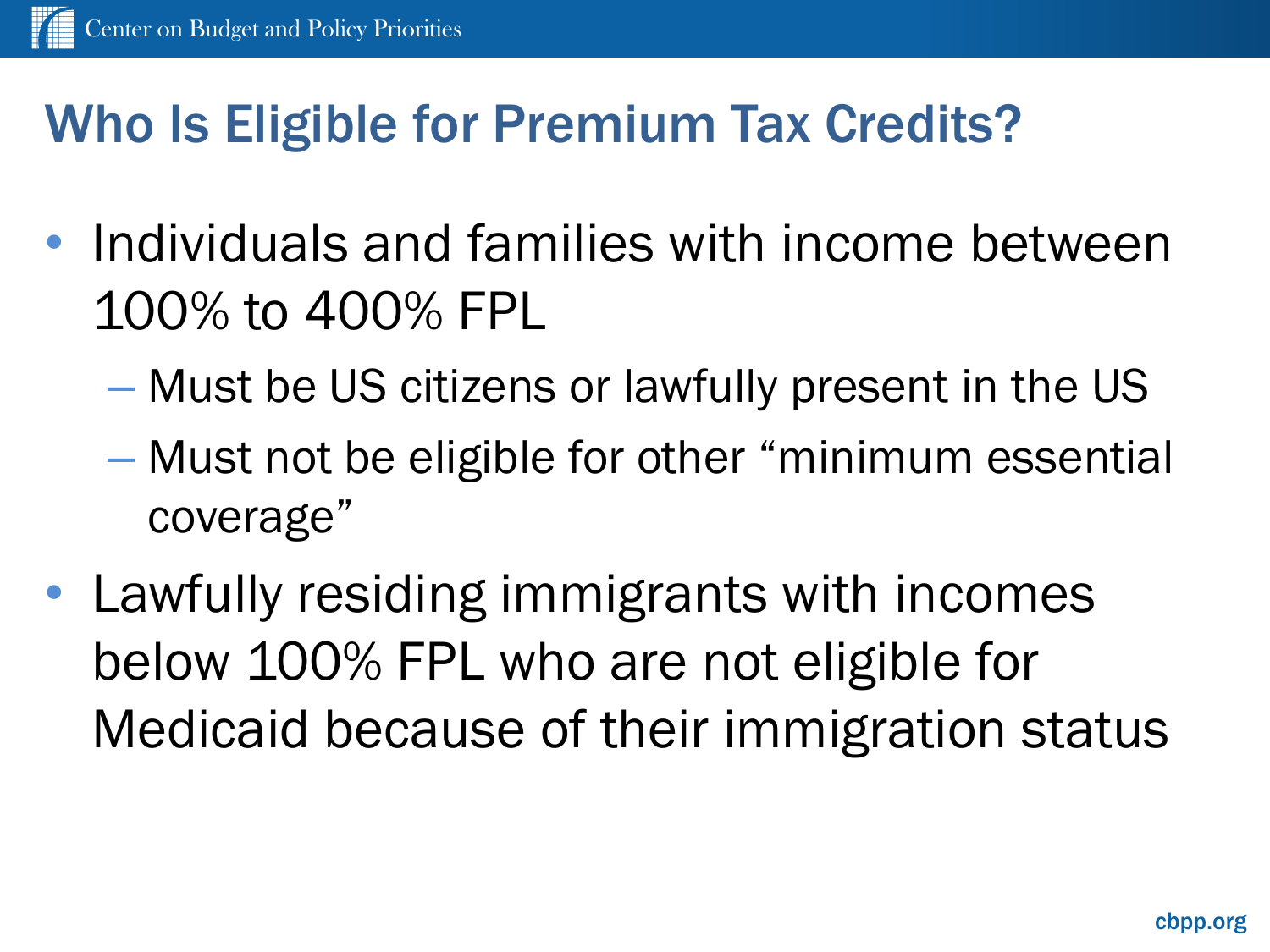# Coverage Landscape in 2014



*Medicaid and CHIP coverage, based on 2012 eligibility levels in a typical state Source: Kaiser Commission on Medicaid and the Uninsured*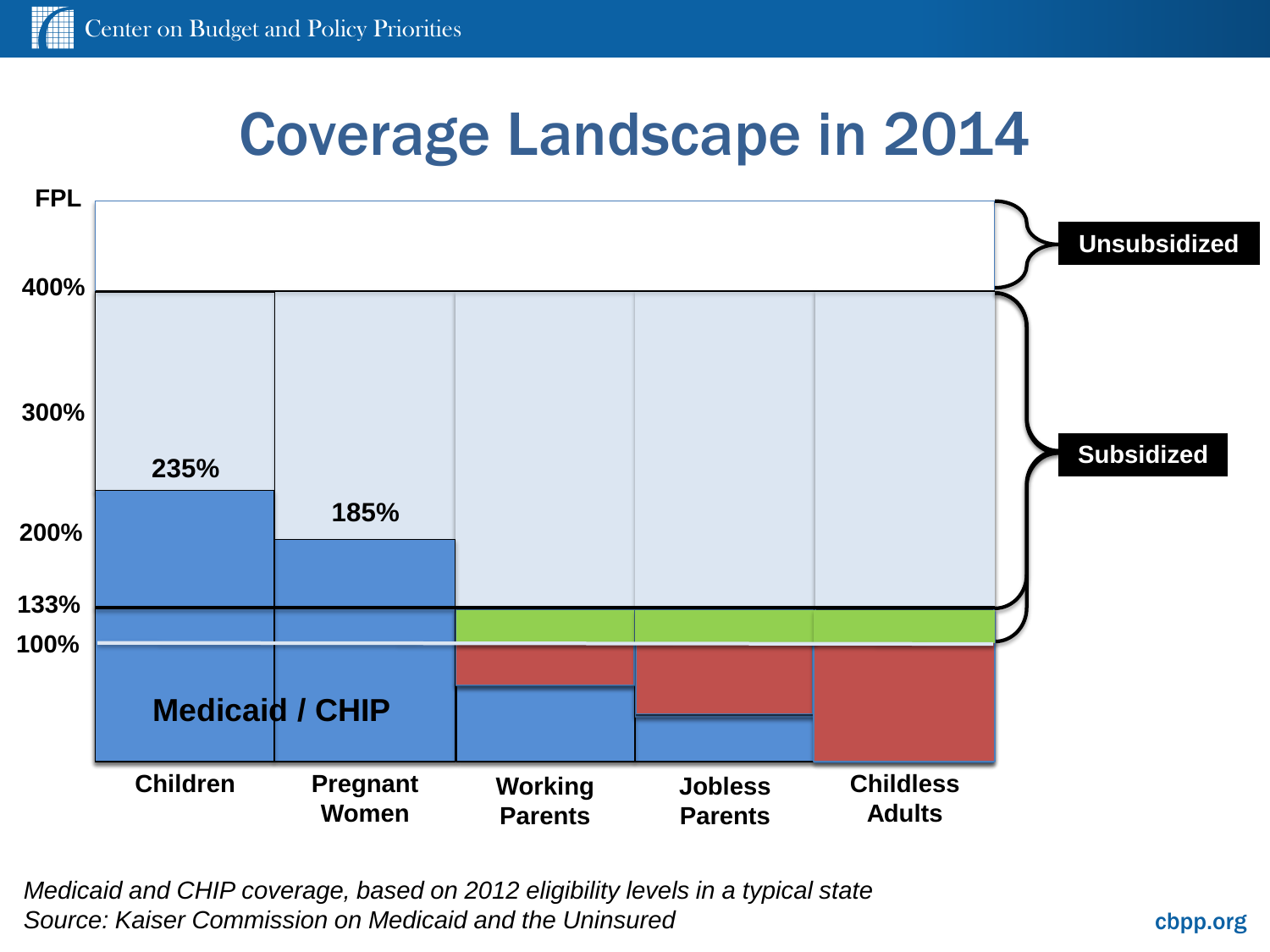#### How Are Income and Household Size Measured?

• Income: Modified Adjusted Gross Income (MAGI)



- Household size: Household unit equals tax unit
	- "Household" may or may not be the same as who is in the insurance plan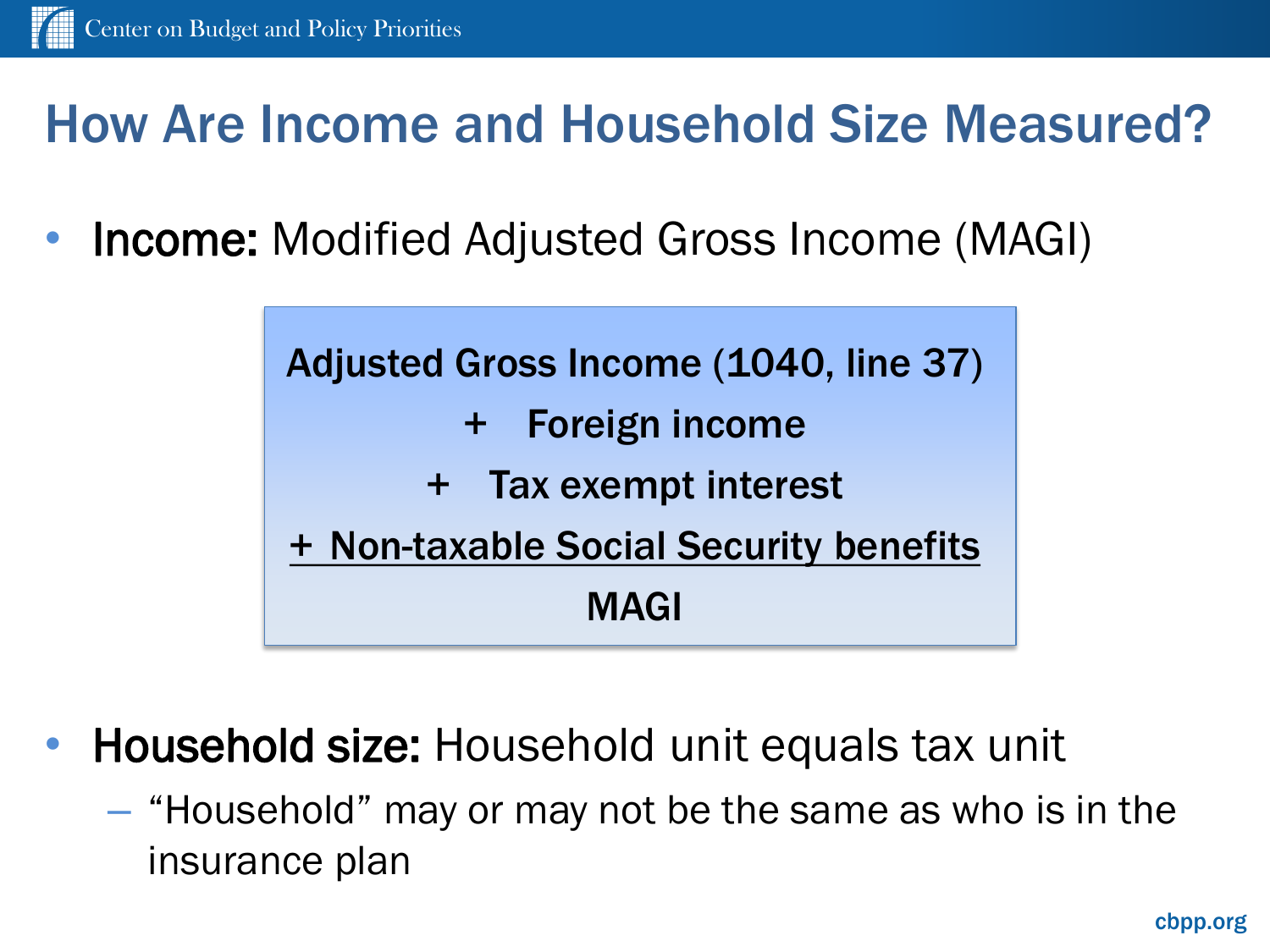#### How Is the Amount of the Tax Credit Determined?



Credit amount affected by:

- Individual or family's expected contribution based on their income
- Premium cost for benchmark plan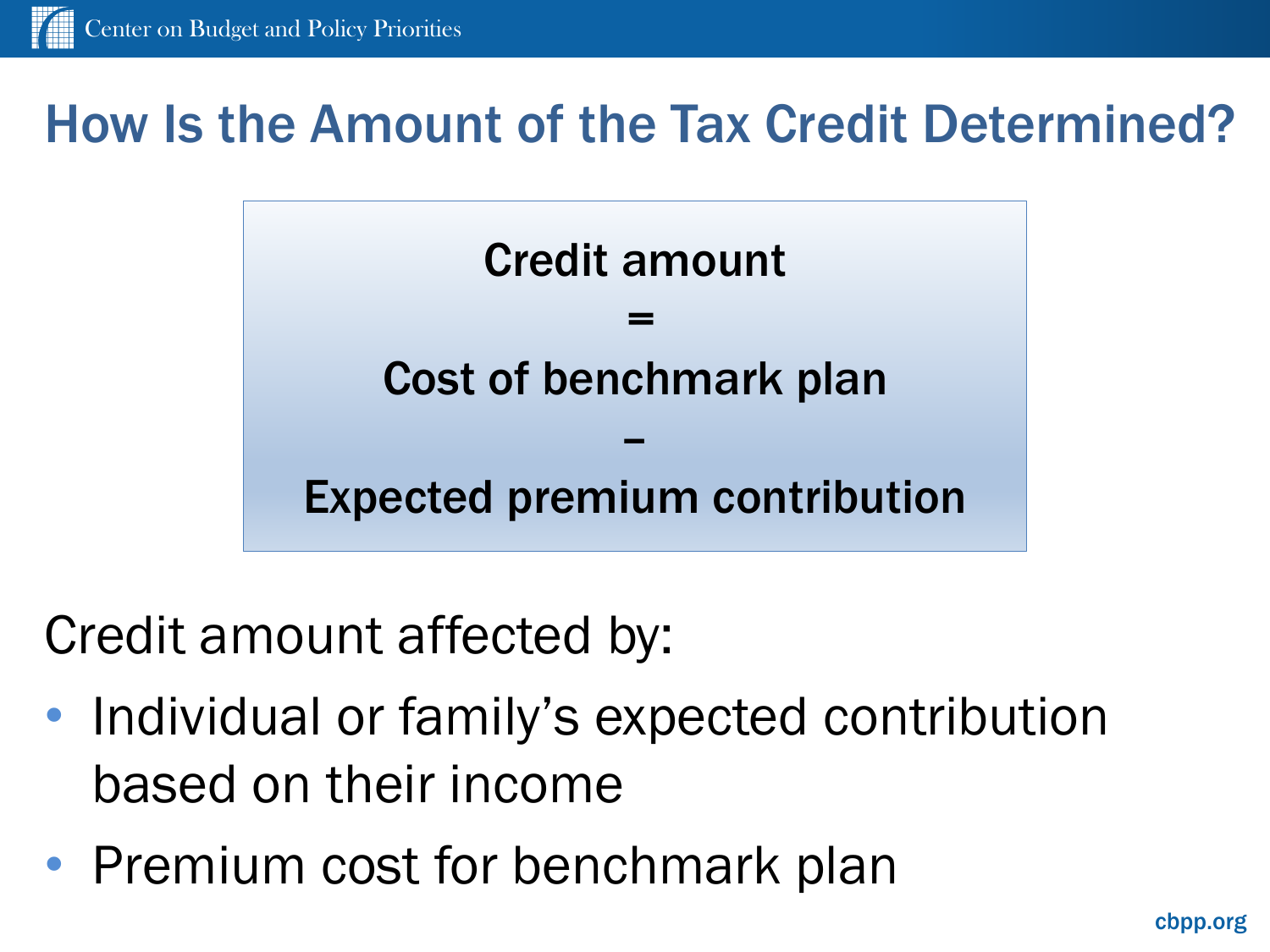### Expected Premium Contribution

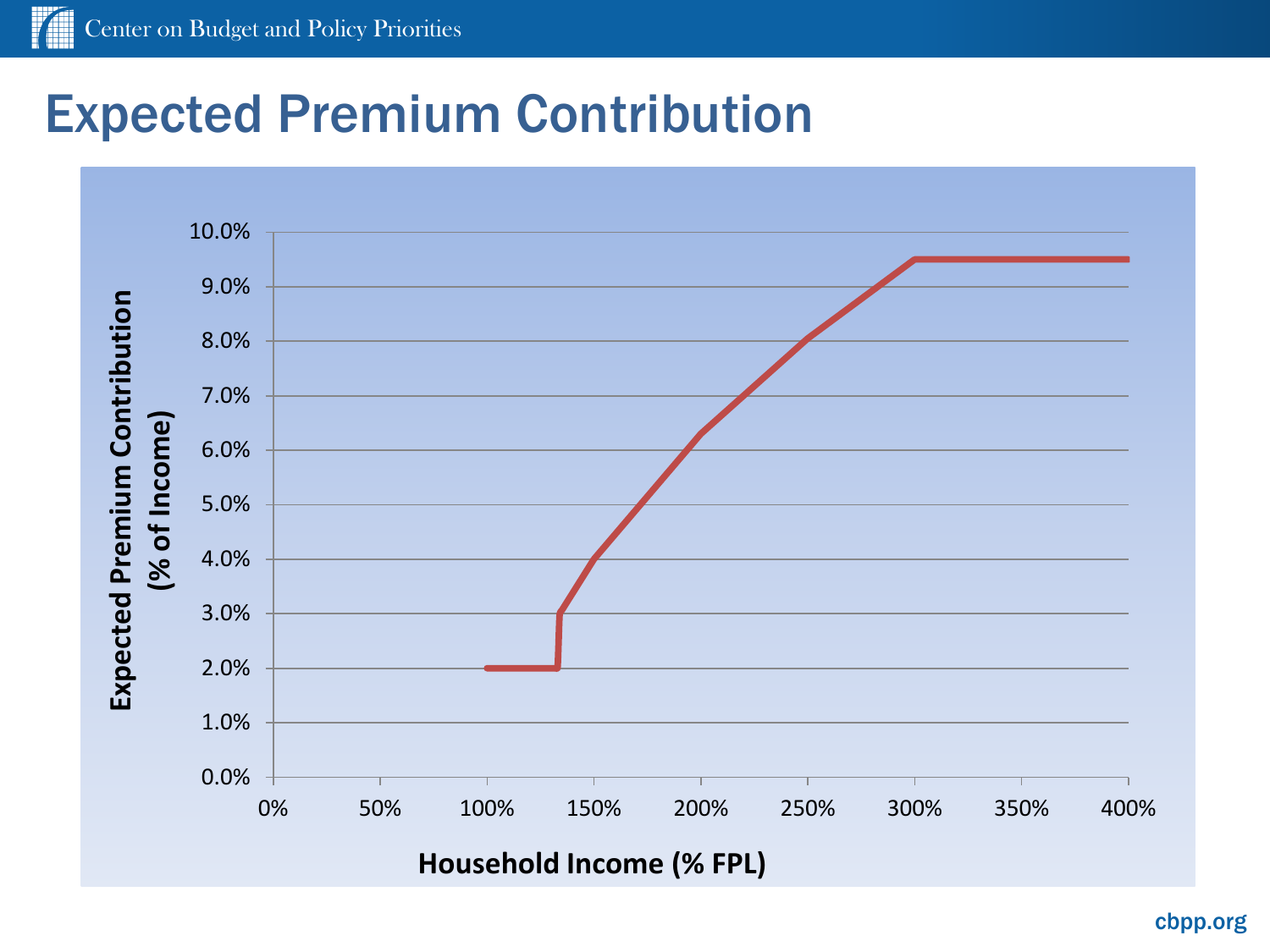#### Expected Contributions at Certain Income Levels

| <b>Annual Household Income</b> |                            | <b>Expected Premium Contribution</b> |                                  |  |
|--------------------------------|----------------------------|--------------------------------------|----------------------------------|--|
| % of FPL                       | Income Amount <sup>1</sup> | % of Income                          | <b>Dollar Amount<sup>2</sup></b> |  |
| $< 133\%$ <sup>3</sup>         | $<$ \$15,282               | 2%                                   | $<$ \$306                        |  |
| 133 - 150%                     | $$15,282 - $17,235$        | $3% - 4%$                            | $$459 - $689$                    |  |
| 150 - 200%                     | \$17,235 - \$22,980        | $4\% - 6.3\%$                        | $$689 - $1,448$                  |  |
| 200 - 250%                     | \$22,980 - \$28,725        | $6.3\% - 8.05\%$                     | $$1,448 - $2,312$                |  |
| 250 - 300%                     | \$28,725 - \$34,470        | $8.05\% - 9.5\%$                     | $$2,312 - $3,275$                |  |
| 300 - 350%                     | \$34,470 - \$40,215        | 9.5%                                 | $$3,275 - $3,820$                |  |
| 350 - 400%                     | \$40,215 - \$45,960        | 9.5%                                 | $$3,820 - $4,366$                |  |
| $>400\%$                       | $>$ \$45,960               | n/a                                  | n/a                              |  |

**<sup>1</sup>***for a household of one (i.e. an individual)*

**<sup>2</sup>** *based on second-lowest priced SILVER health plan in the Exchange* **3** *residents <133% FPL that would be eligible for Medicaid are ineligible for tax credits*

cbpp.org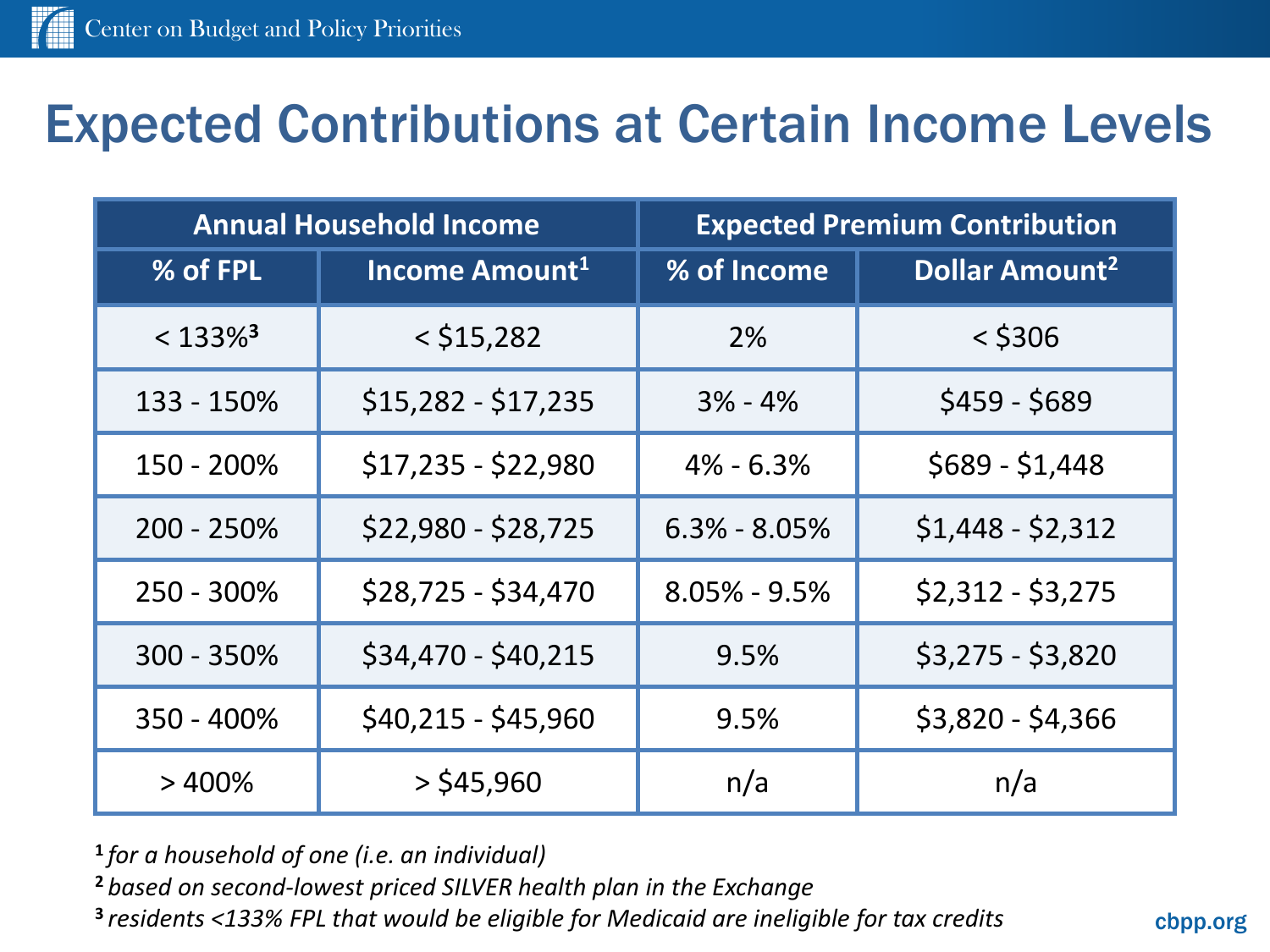Age: **24** Plan Cost: **\$5,000**



#### **John: Example 1: 200% FPL**

Income: **\$22,980**

Expected Contribution:

- Share of income: **6.3%**
- Amount: **\$1,448**

Premium Credit: **\$3,552**

#### **Example 2: 300% FPL**

Income: **\$34,470**

Expected Contribution:

- Share of income: **9.5%**
- Amount: **\$3,275**

Premium Credit: **\$1,725**

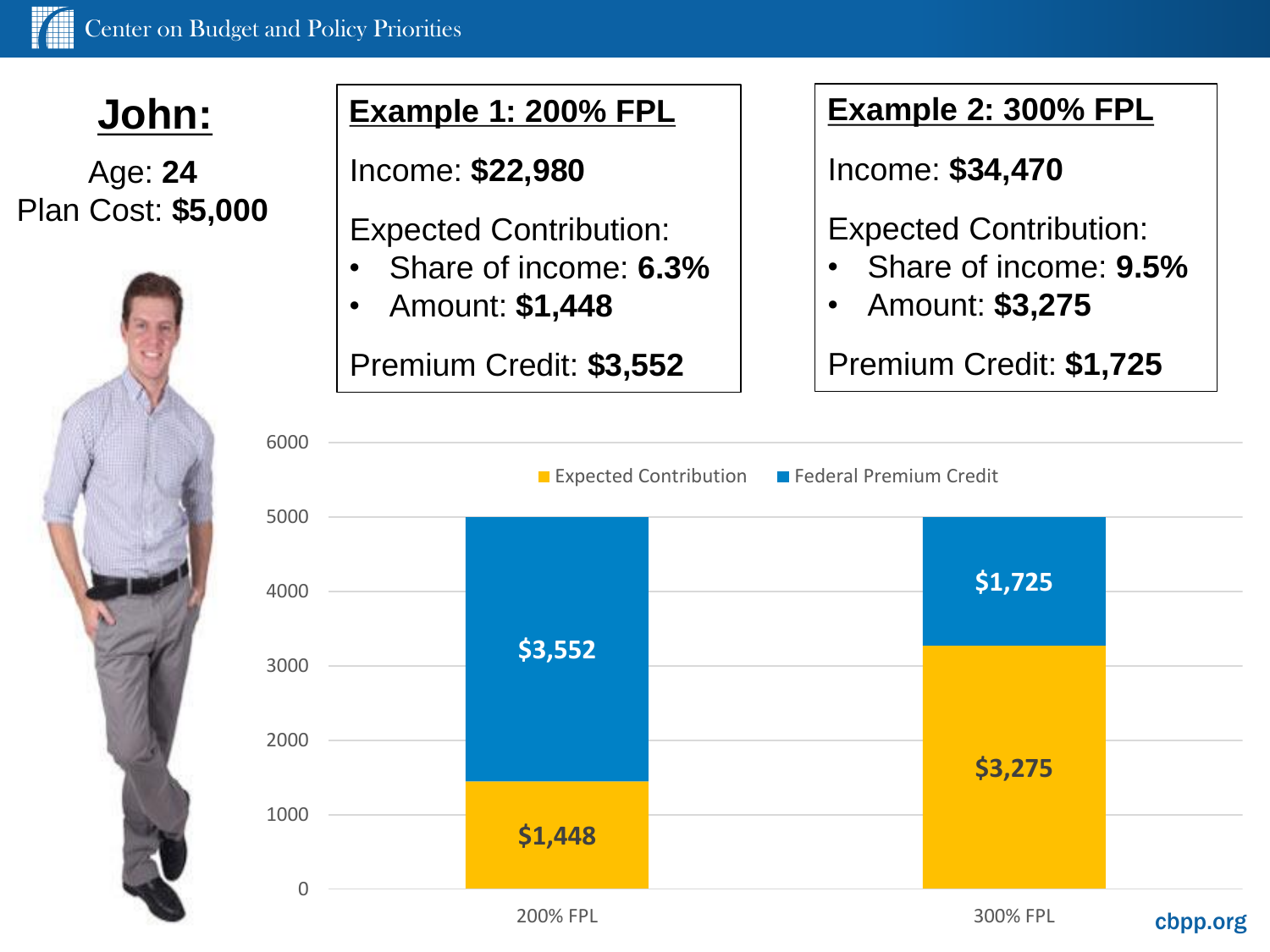#### What Is the Benchmark Plan? How Is it Determined?

- Second lowest cost silver plan available to each eligible household member
- When no one plan covers every member, may be based on one or more policies
- Examples:
	- Single individual
	- Family of four
	- Household with ineligible members
	- Household with members in different locations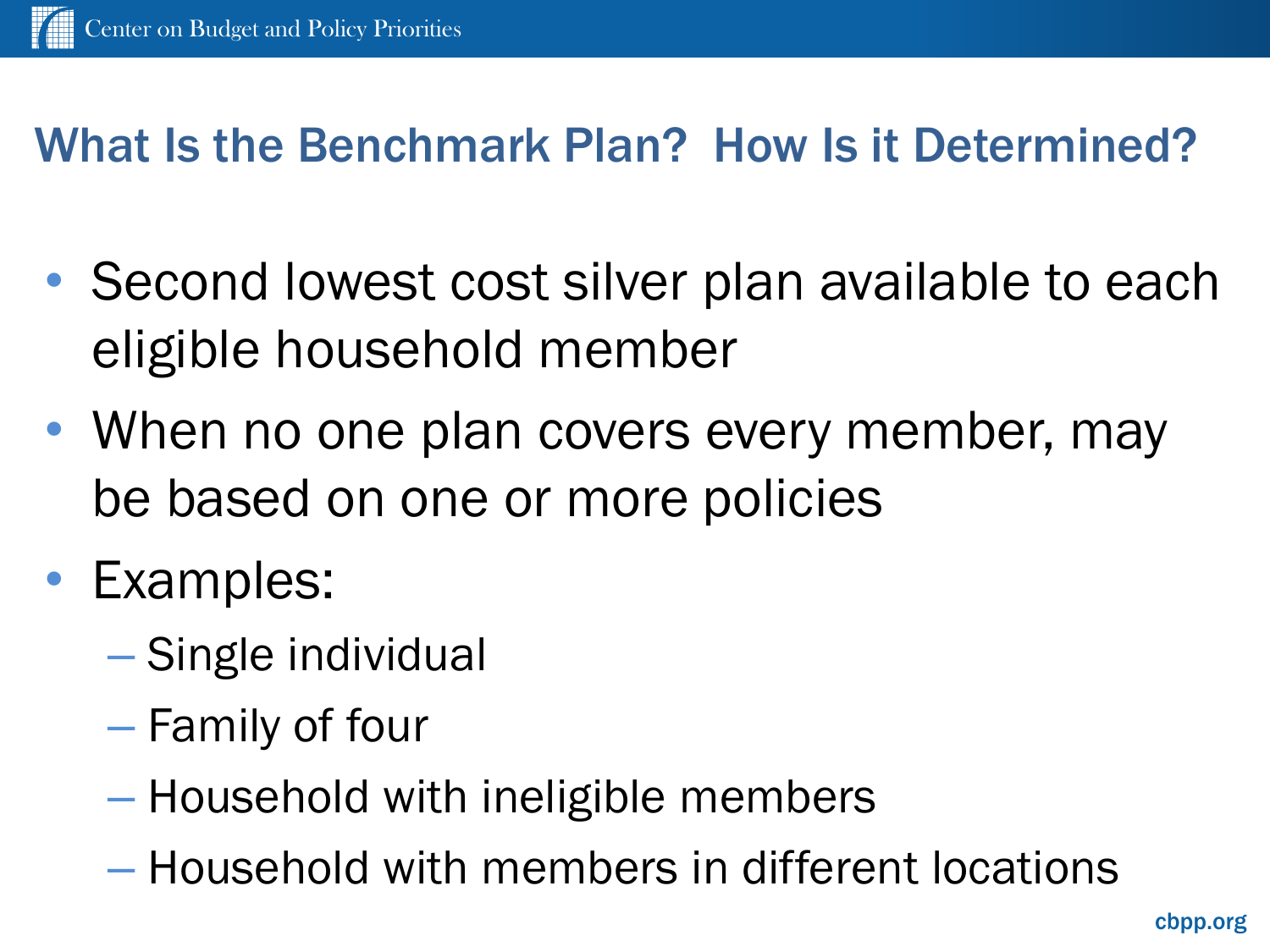### Example: Single Individual

#### **John:**

- 24 years old
- Income of 22,980 (200% FPL)
- Expected contribution: 6.3% or \$1,448

#### **3 Lowest Cost Silver Plans Covering John:**

- Plan A: \$4,800
- Plan B: \$5,000 Benchmark
- Plan C: \$5,200

#### **Premium Credit:**

 $$5,000 - $1,448 = $3,552$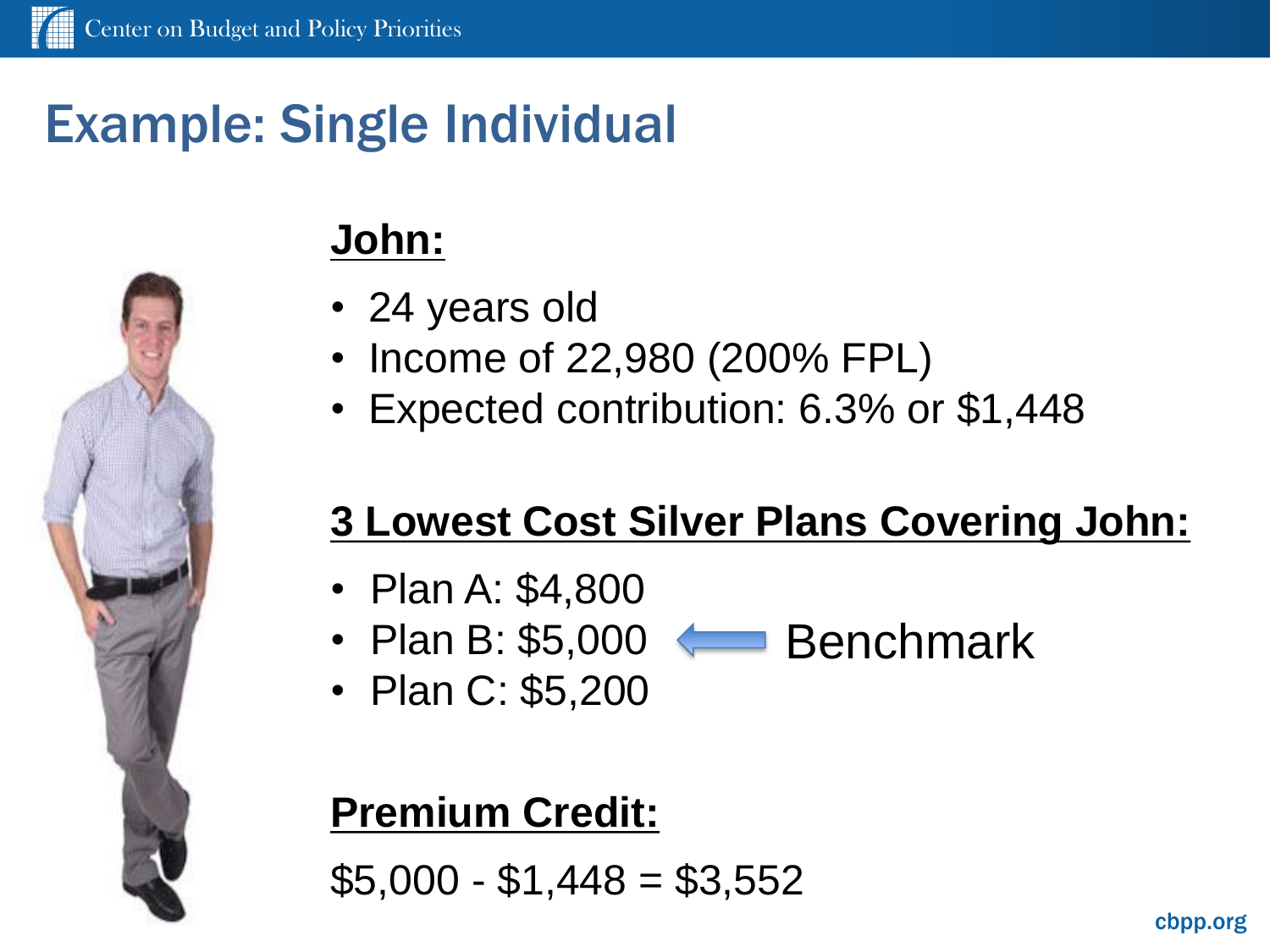# Example: Family of Four (Reyes Family)

**Income:** \$52,988 (225% FPL) **Expected contribution:** 7.18% or \$3,802

#### **3 Lowest Cost Silver Plans that Cover Entire Family:**

- Plan A: \$14,800
- Plan B: \$15,000 Benchmark
- Plan C: \$15,200

#### **Premium Credit:**

 $$15,000 - $3,802 = $11,198$ 



Could be one or multiple policies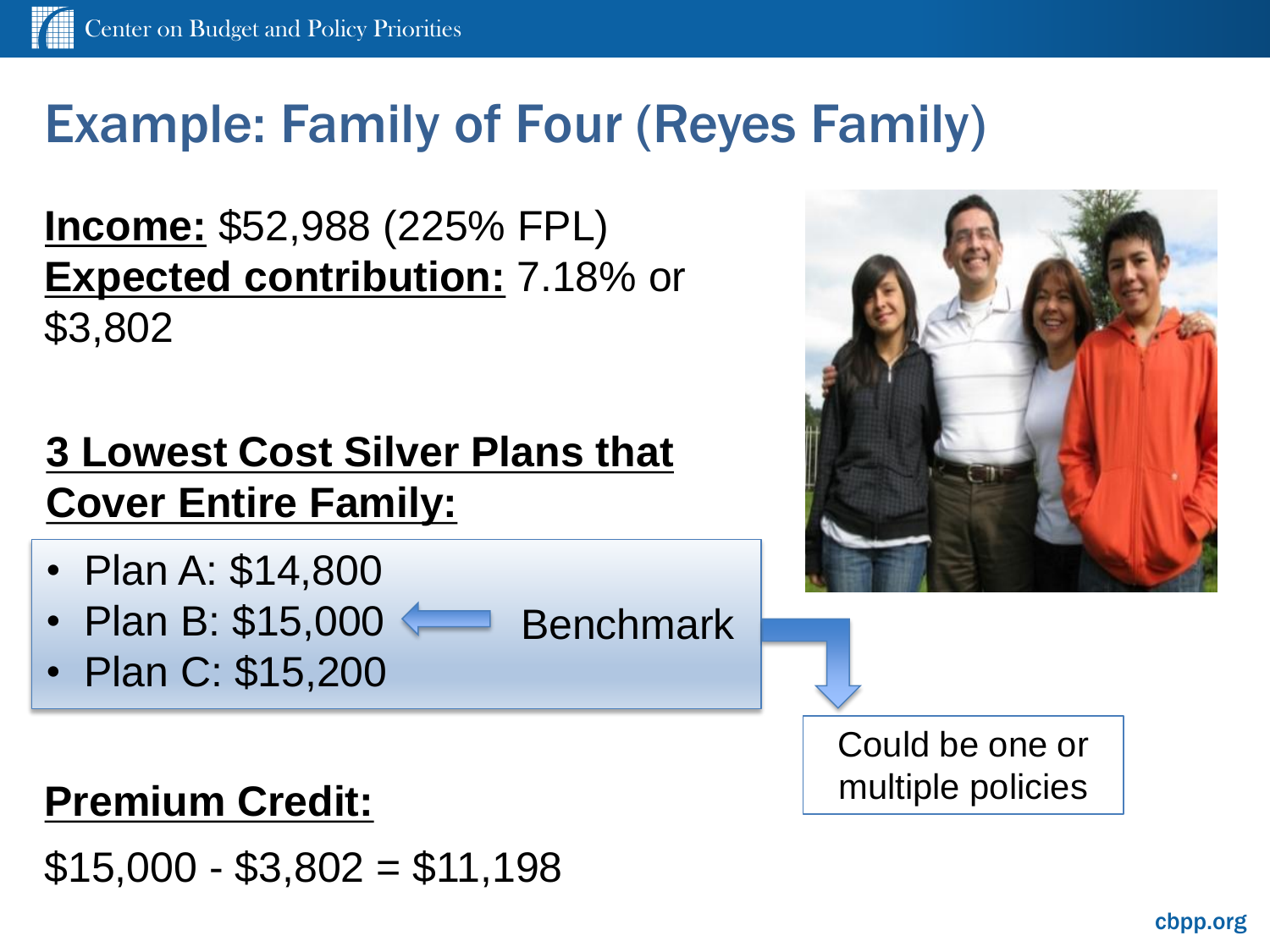# Example: Household with Ineligible Members

# **Reyes Family:**

- Same income
- In a state with CHIP up to 250% FPL
- Mom and dad purchase coverage, kids on CHIP

# **3 Lowest Cost Silver Plans Covering Mom and Dad**

- Plan A: \$9,800
- Plan B: \$10,000 Benchmark
- Plan C: \$10,200

# **Premium Credit:**

 $$10,000 - 3,802 = $6,198$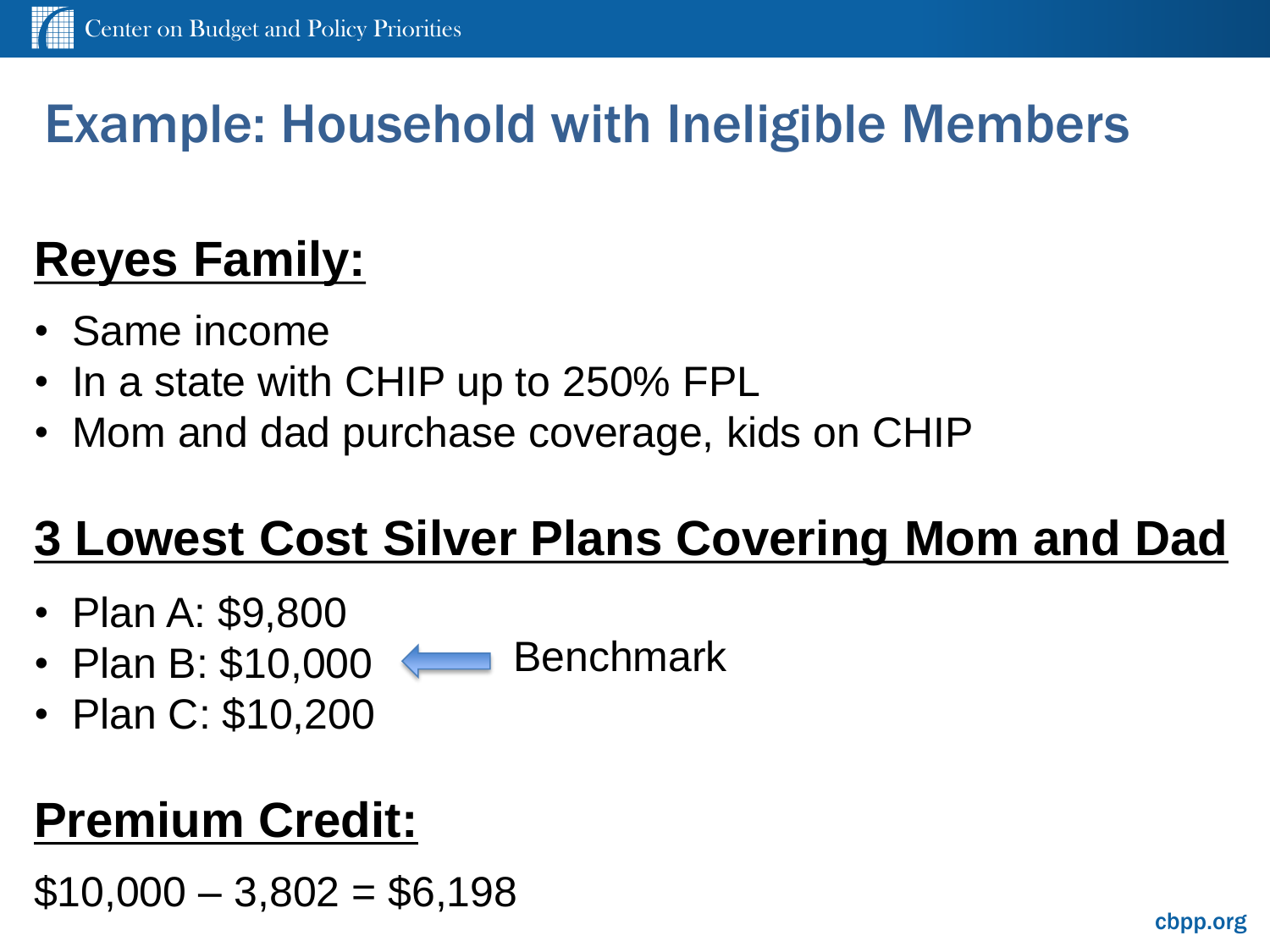# Example: Household with Members Residing in Different Locations

#### **Reyes Family:**

- Same income
- All members eligible
- Son goes to college in a different part of the state

#### **3 Lowest Cost Silver Plans:**

Mom, Dad, and Daughter

- Plan A: \$12,300
- Plan B: \$12,500 Benchmark
- Plan C: \$12,800

#### **Premium Credit:**

 $$12,500 + $3,000 - 3,802 = $11,698$ 



Son

- Plan A: \$2,800
- Plan B: \$3,000
- Plan C: \$3,200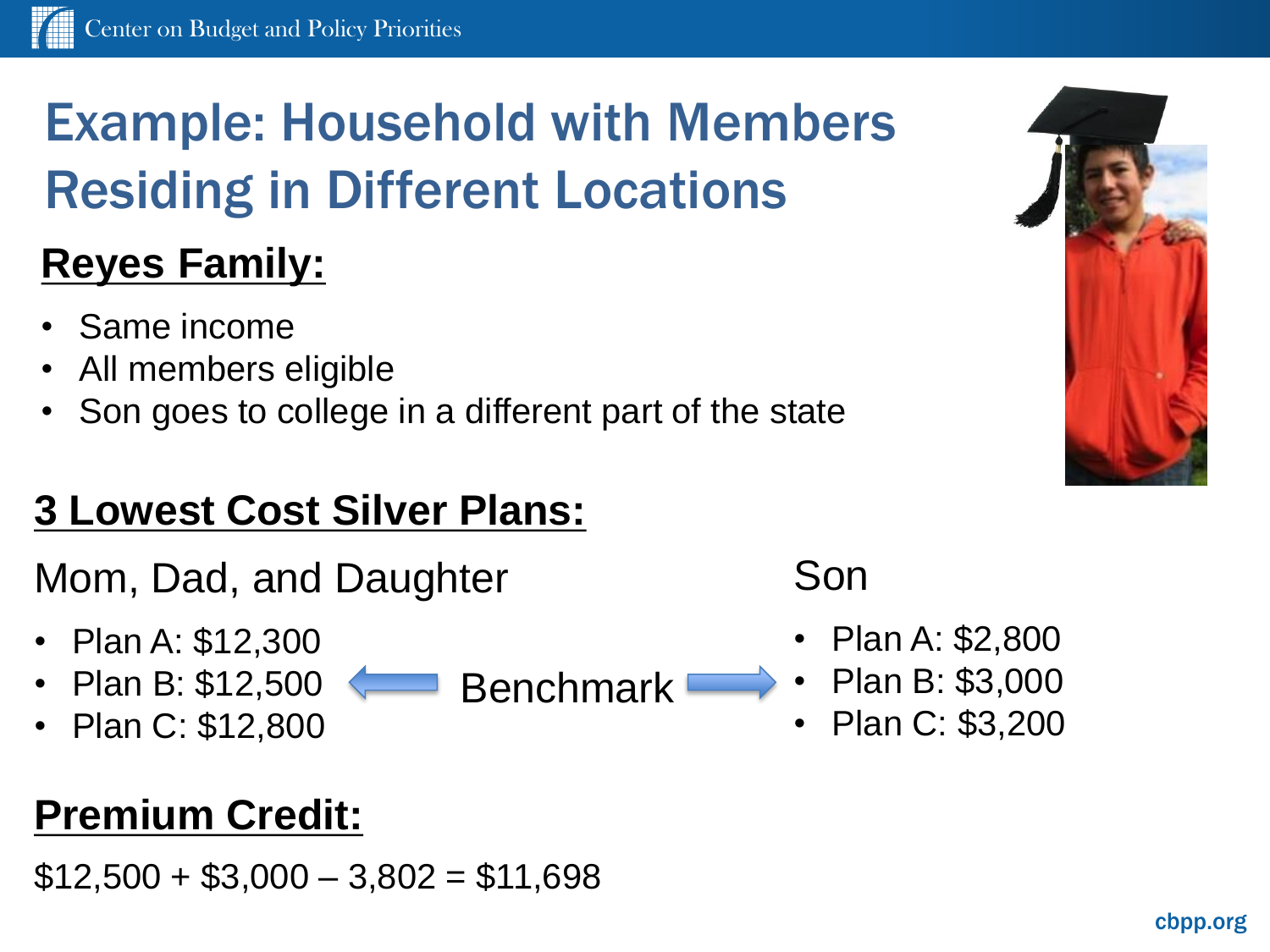### Comparing Three Reyes Family Scenarios

#### **Income:** \$52,988 (225% FPL) **Expected contribution:** 7.18% or \$3,802



#### **Key takeaway:**

Choice of benchmark plan affects credit amount but not expected contribution

cbpp.org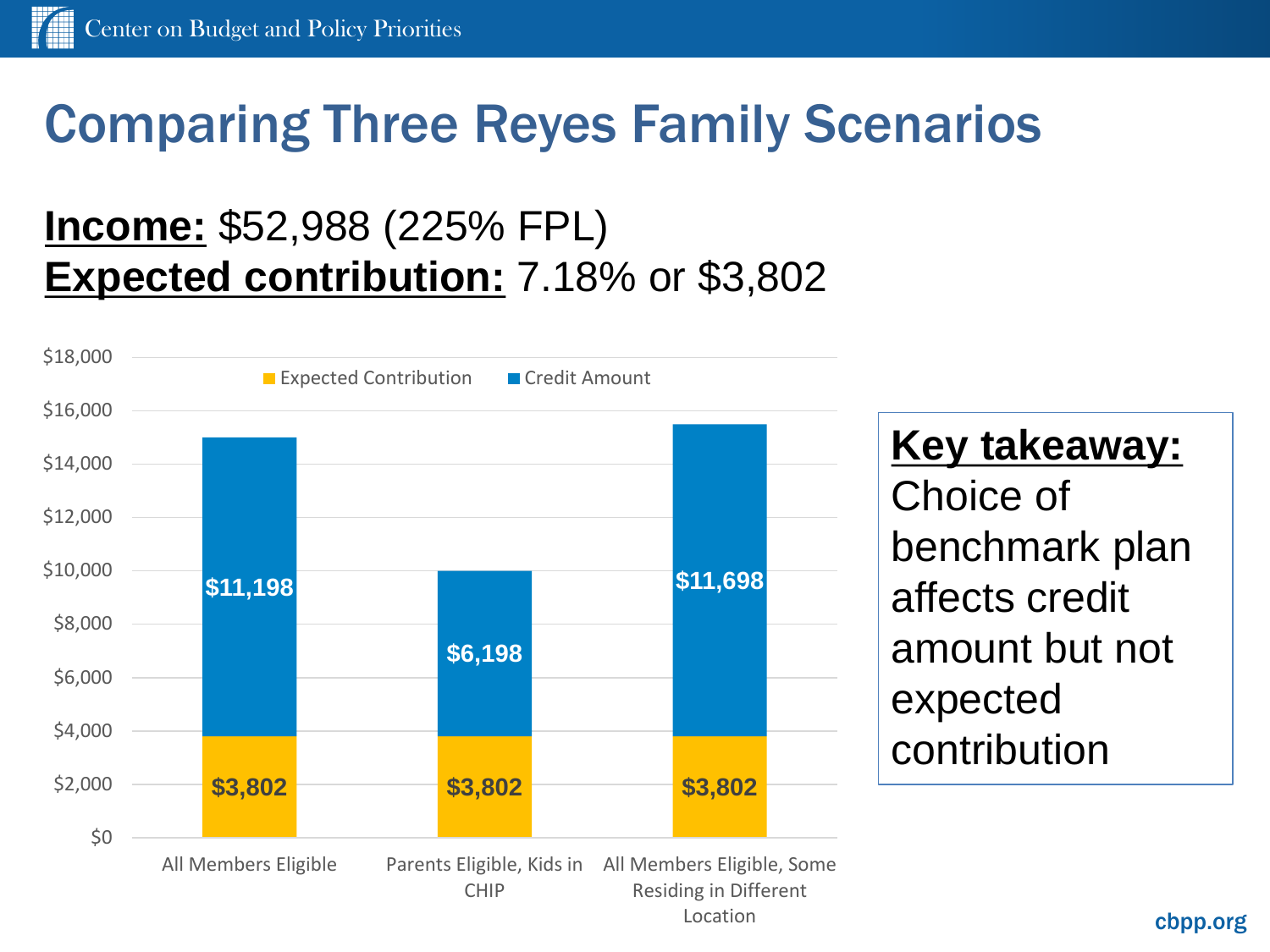# How Do Rating Factors Affect the Cost of the Benchmark Plan?

- Age
	- Limited to no more than 3 to 1 variation
	- Each family member rated separately
- Family size
	- Total premium for family = Sum of premiums for each family member
	- Exception: In families with > 3 members under 21, count only 3 oldest children
- Geographic area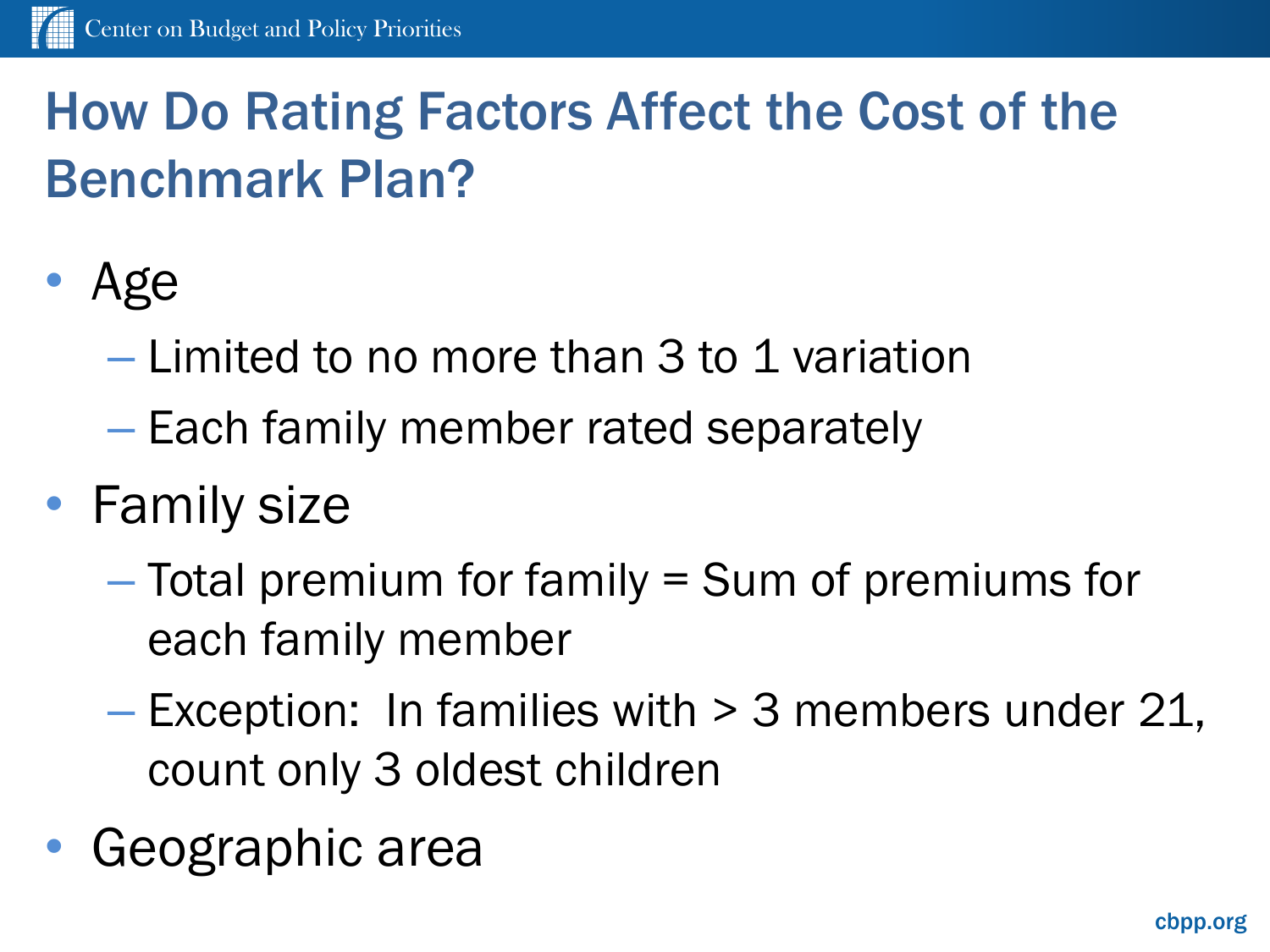16000

#### **John: Age 24**

#### Income: **22,980 (200% FPL)**

Expected Contribution: **6.3% or \$1,448**



Premium: **\$5,000**

Premium Credit: **\$3,552**

#### **Age 64**

Premium: **\$15,000**

Premium Credit: **\$13,552**



#### cbpp.org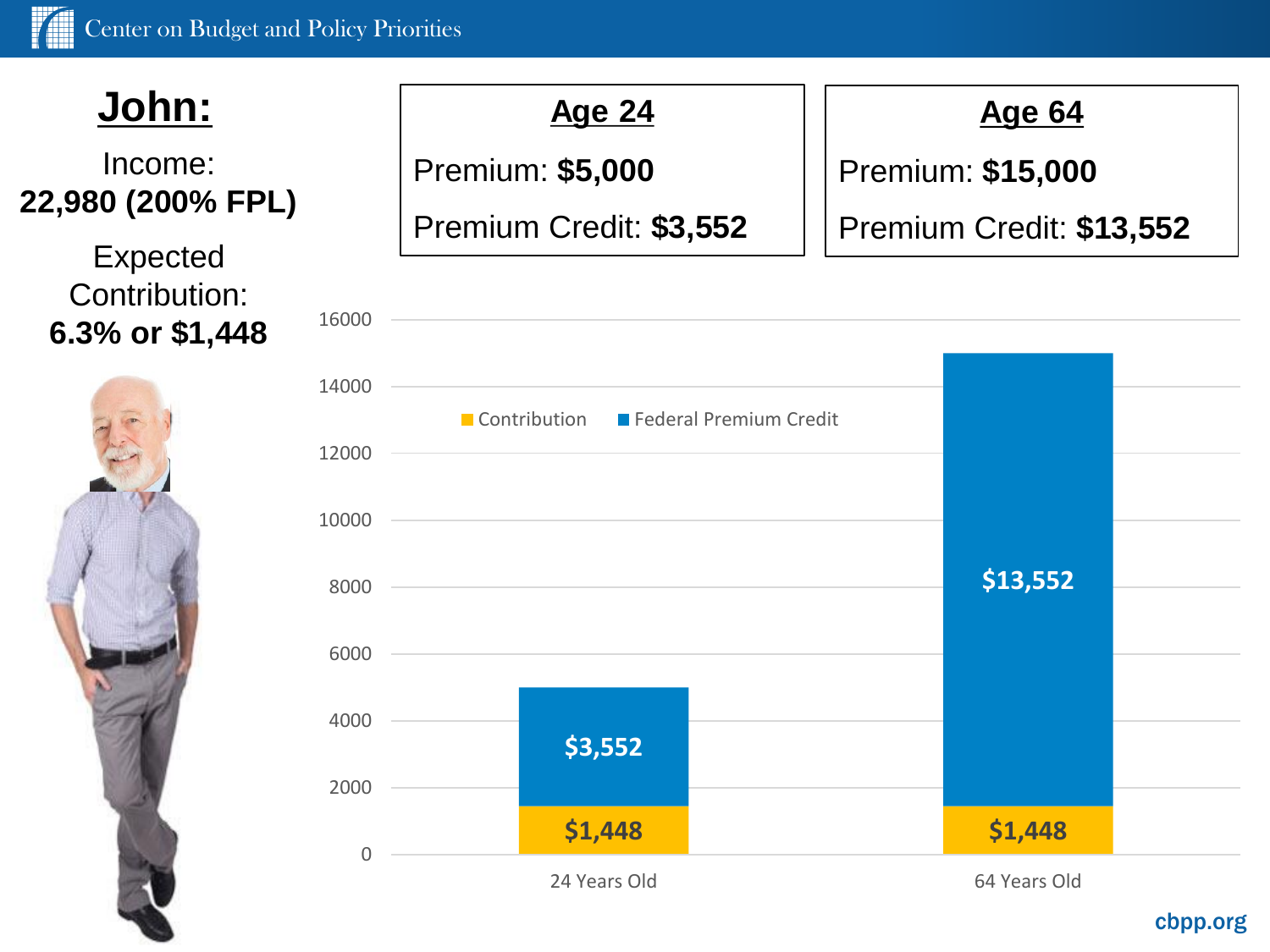# What Factors Affect What People Will Actually Pay for Coverage?

- Tobacco use
	- Limit to no more than 1.5 to 1 variation
	- Difference due to tobacco use not accounted for in premium credit calculation
- Plan chosen by consumer
	- Amount of credit pegged to second lowest cost silver plan
	- But consumer can purchase any metal plan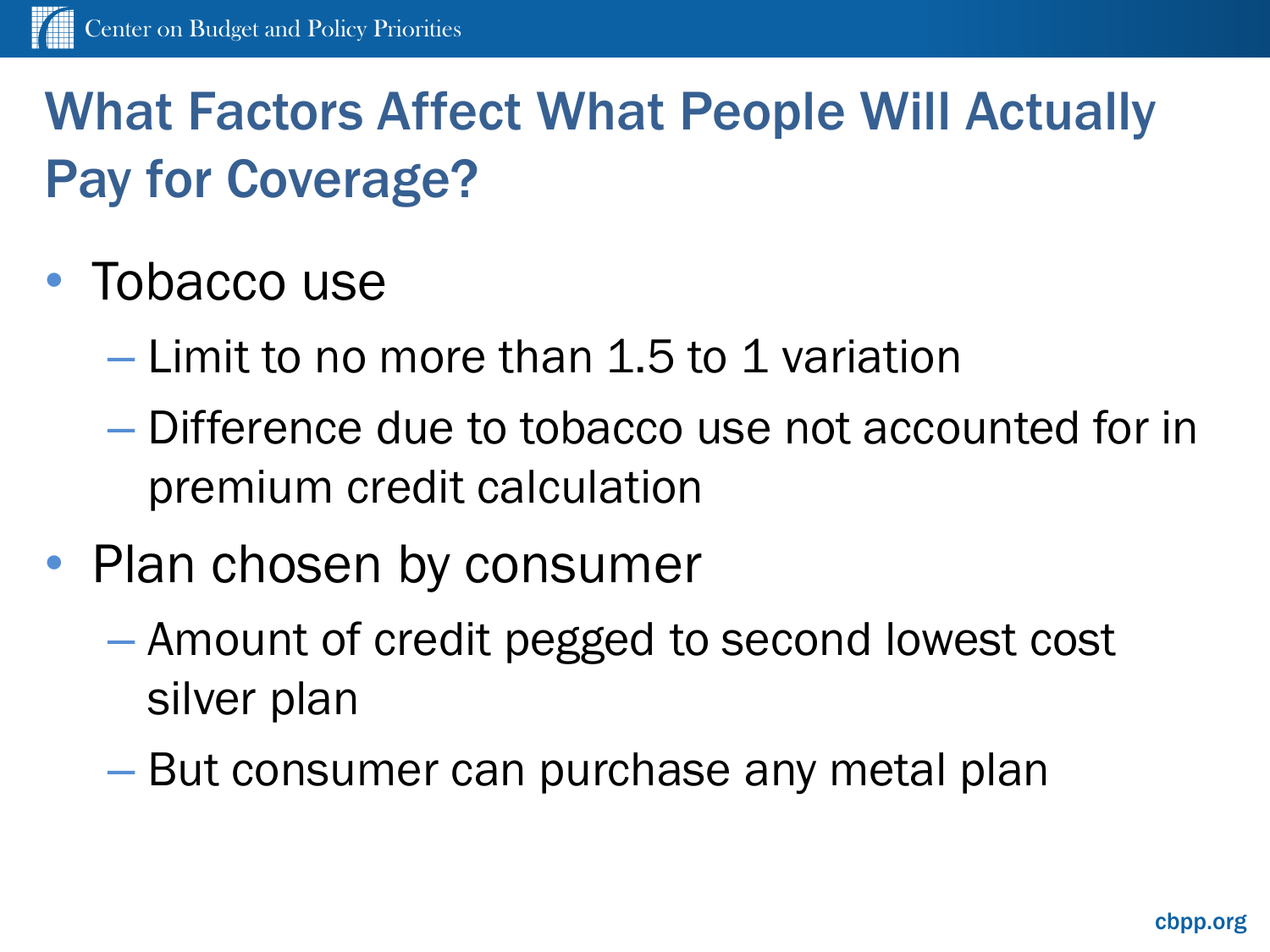Income: **22,980 (200% FPL)**

Expected Contribution: **6.3% or \$1,448**



#### **John: Age 24, Non-Smoker**

Premium: **\$5,000**

Benchmark: **\$5,000**

Premium Credit: **\$3,552**

**Age 24, Smoker**

Premium: **\$7,500**

Benchmark: **\$5,000**

Premium Credit: **\$3,552**

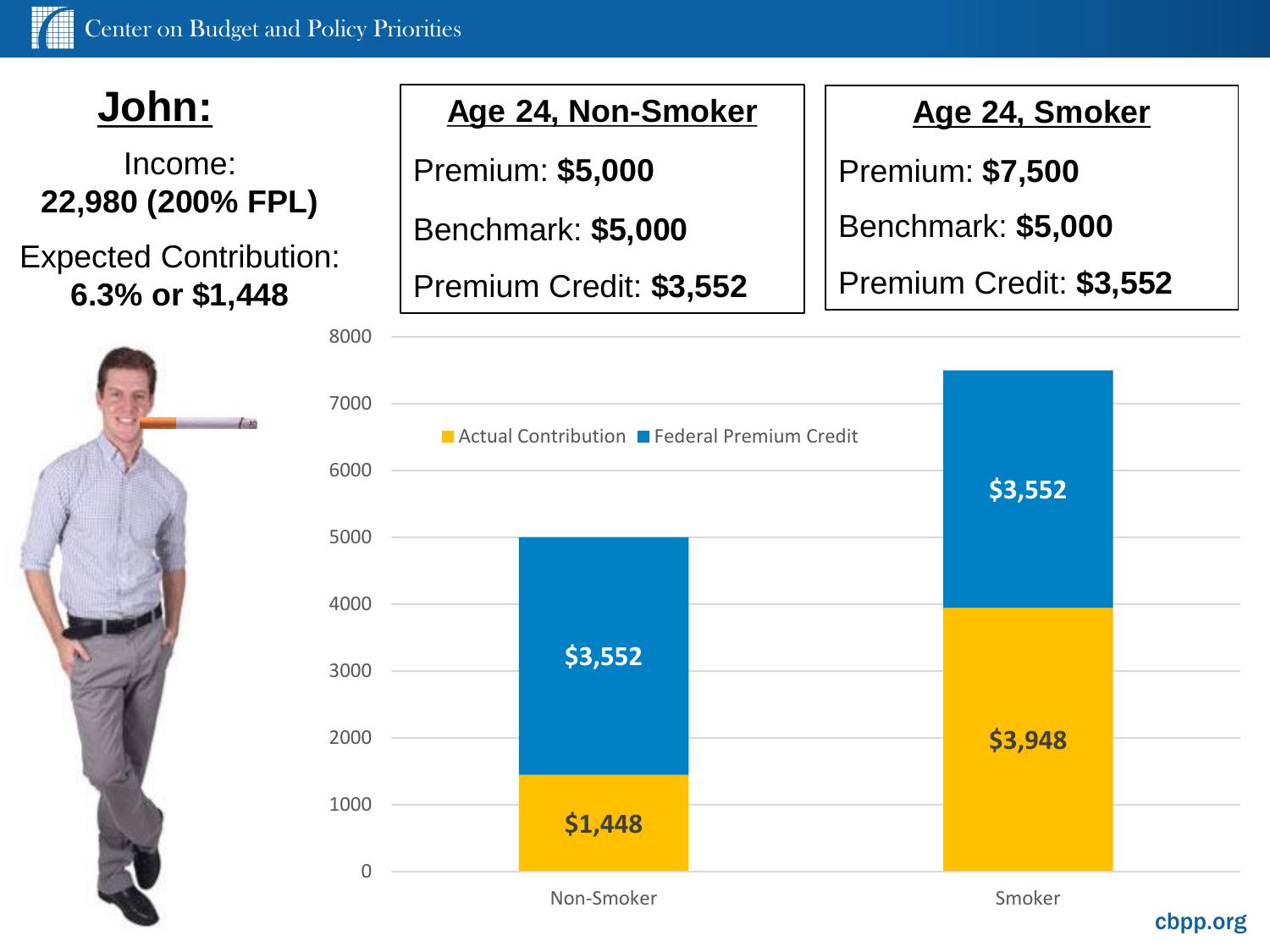# What Kind of Coverage Can People Buy with the Premium Credits?

| <b>Plan Tier</b> | <b>Actuarial Value</b> |                        |
|------------------|------------------------|------------------------|
| Platinum         | 90%                    |                        |
| Gold             | 80%                    | <b>Higher premiums</b> |
| Silver           | 70%                    | <b>Benchmark</b>       |
| <b>Bronze</b>    | 60%                    | Lower premiums         |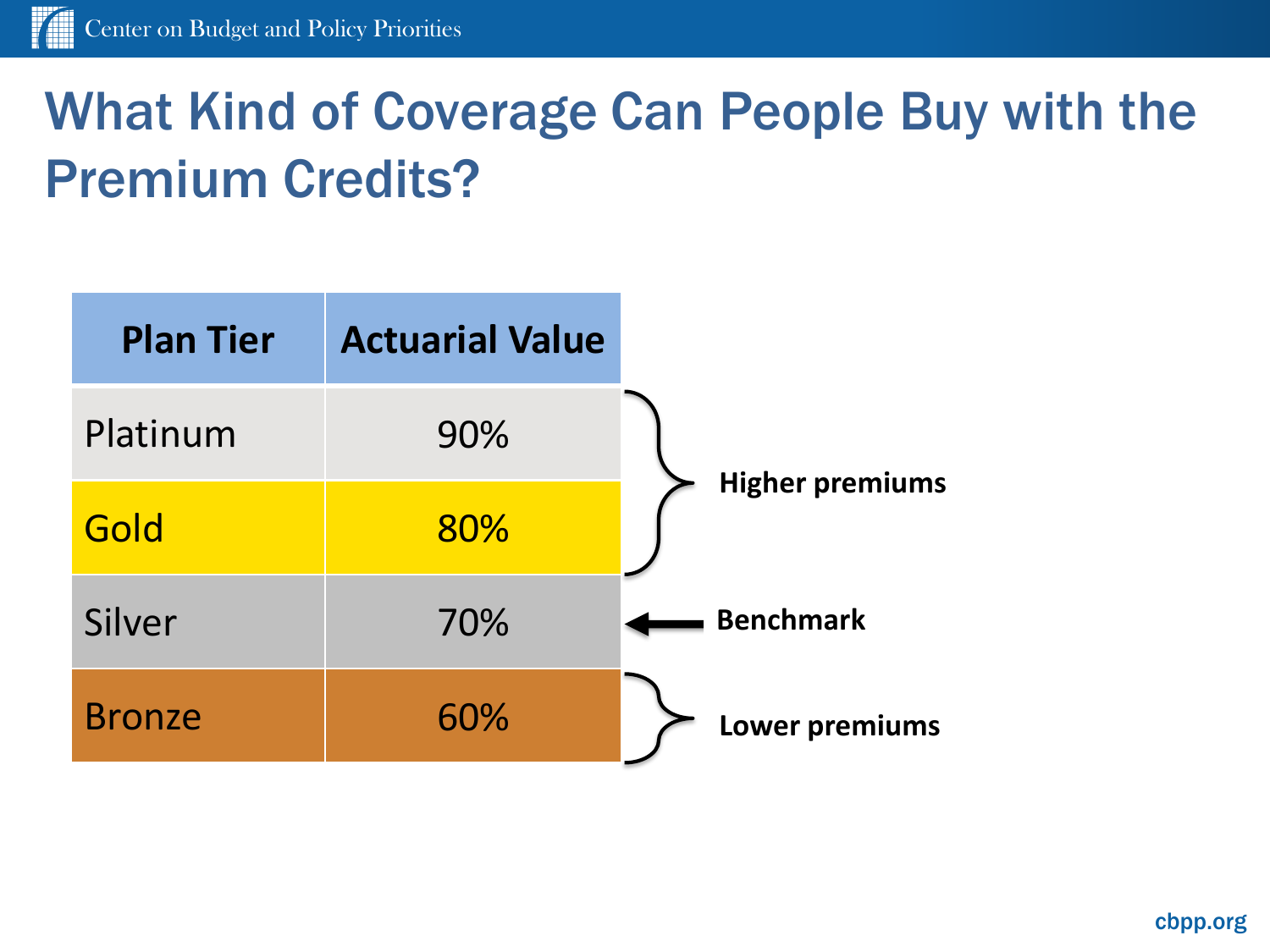# Impact of Plan Choice on What People Pay



#### **John:**

Eligible for premium credit of \$3,552



cbpp.org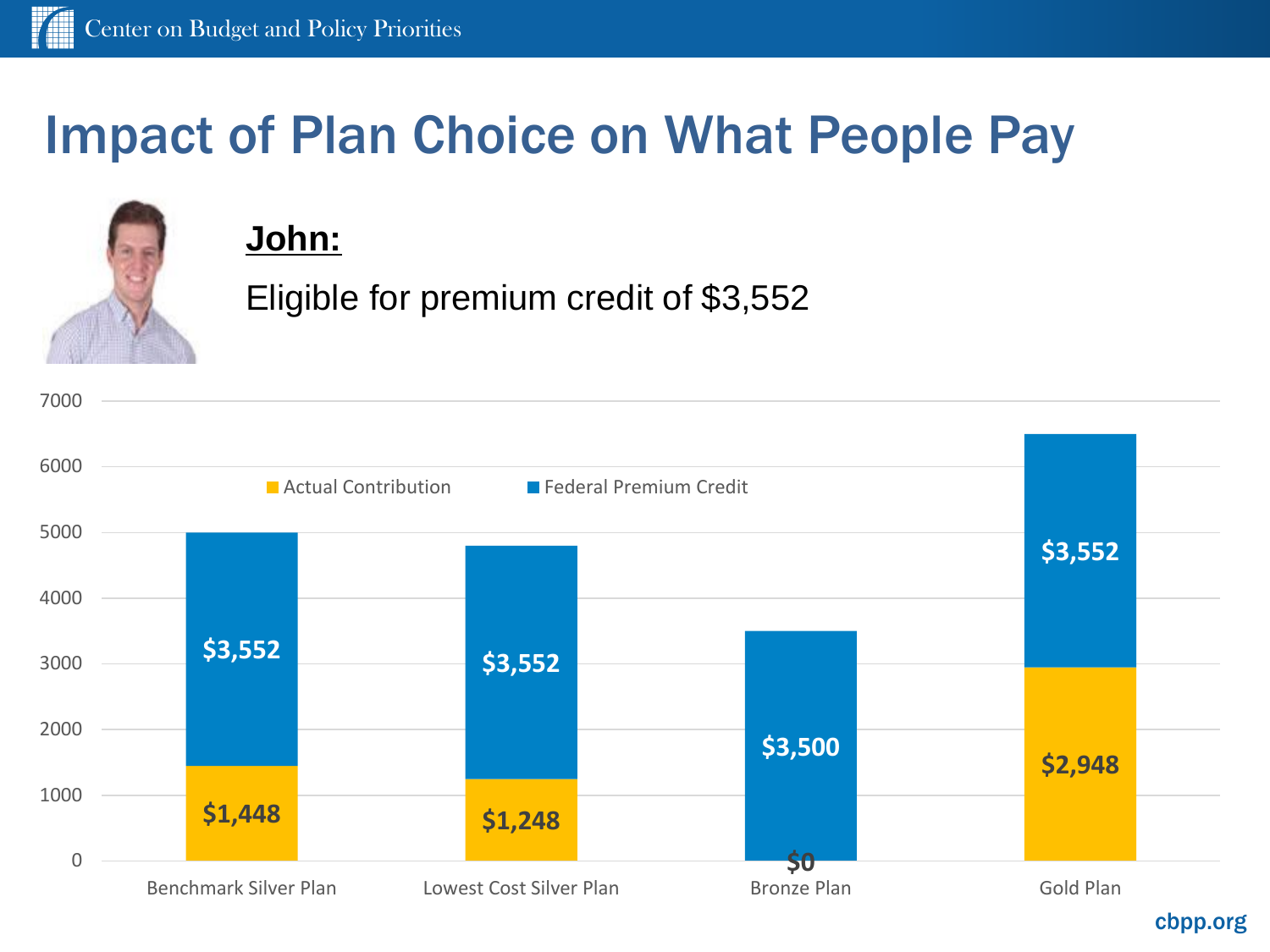# How Do People Get Premium Credits?

- Submit application to the Marketplace for advance payment of credits
	- Marketplace estimates amount of advance payment based on projected income
	- Credit is sent directly to insurer, individual pays insurer balance of premium
- Can also wait until tax filing and claim on return
	- Only available for months enrolled in a Marketplace health plan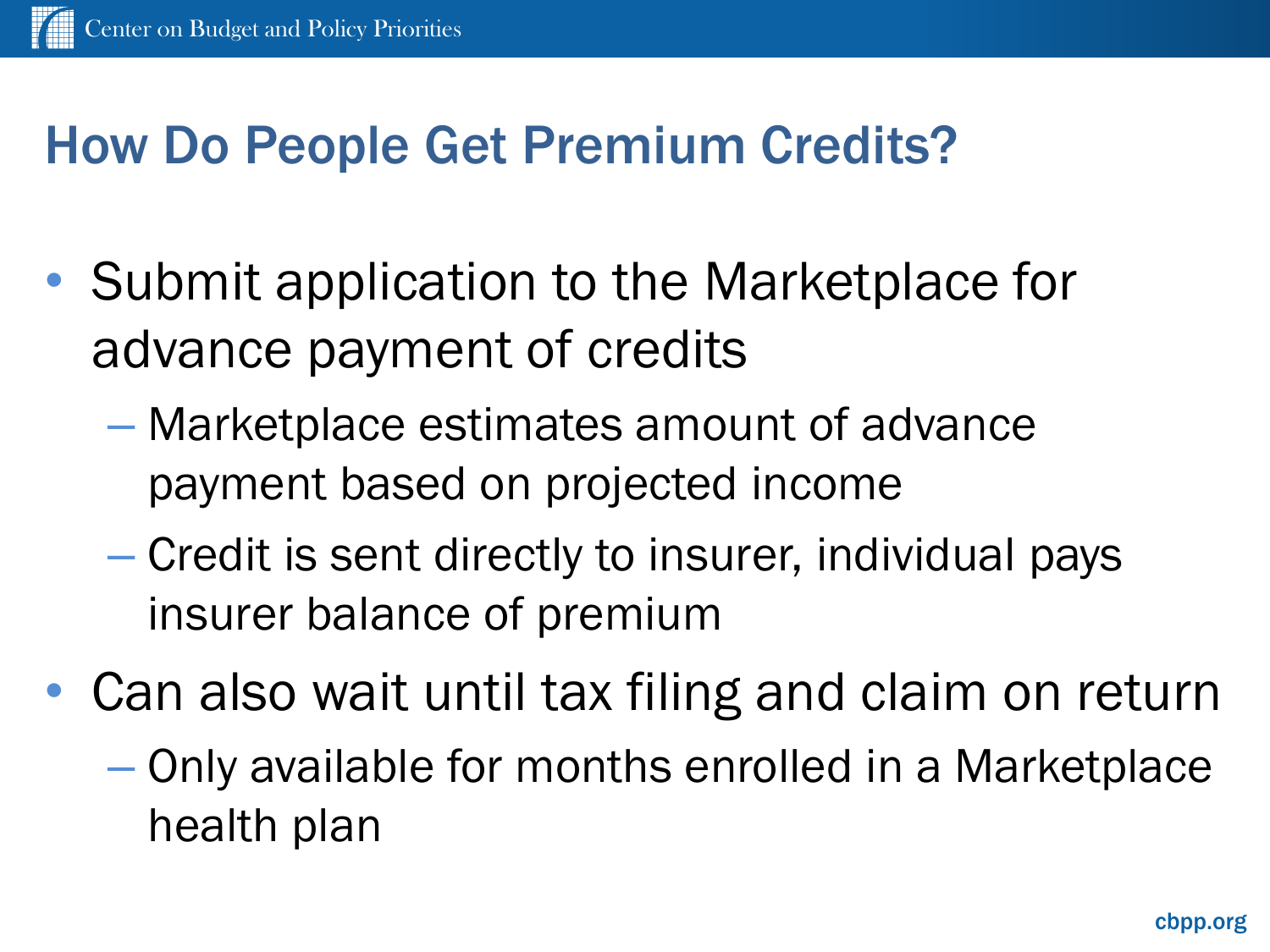### Taking the Credit in Advance vs. at Tax Time

#### **John:**

Annual income: **\$22,980** Annual premium credit amount: **\$3,552** 

|                                        | <b>Taking the Credit</b><br>in Advance | <b>Taking the Credit</b><br>at Tax Time |
|----------------------------------------|----------------------------------------|-----------------------------------------|
| Monthly premium<br>cost                | \$417                                  | \$417                                   |
| Monthly advance<br>credit              | \$296                                  | \$0                                     |
| Monthly payment for<br>premium balance | \$121                                  | \$417                                   |
| Credit due to John at<br>tax time      | \$0                                    | \$3,552                                 |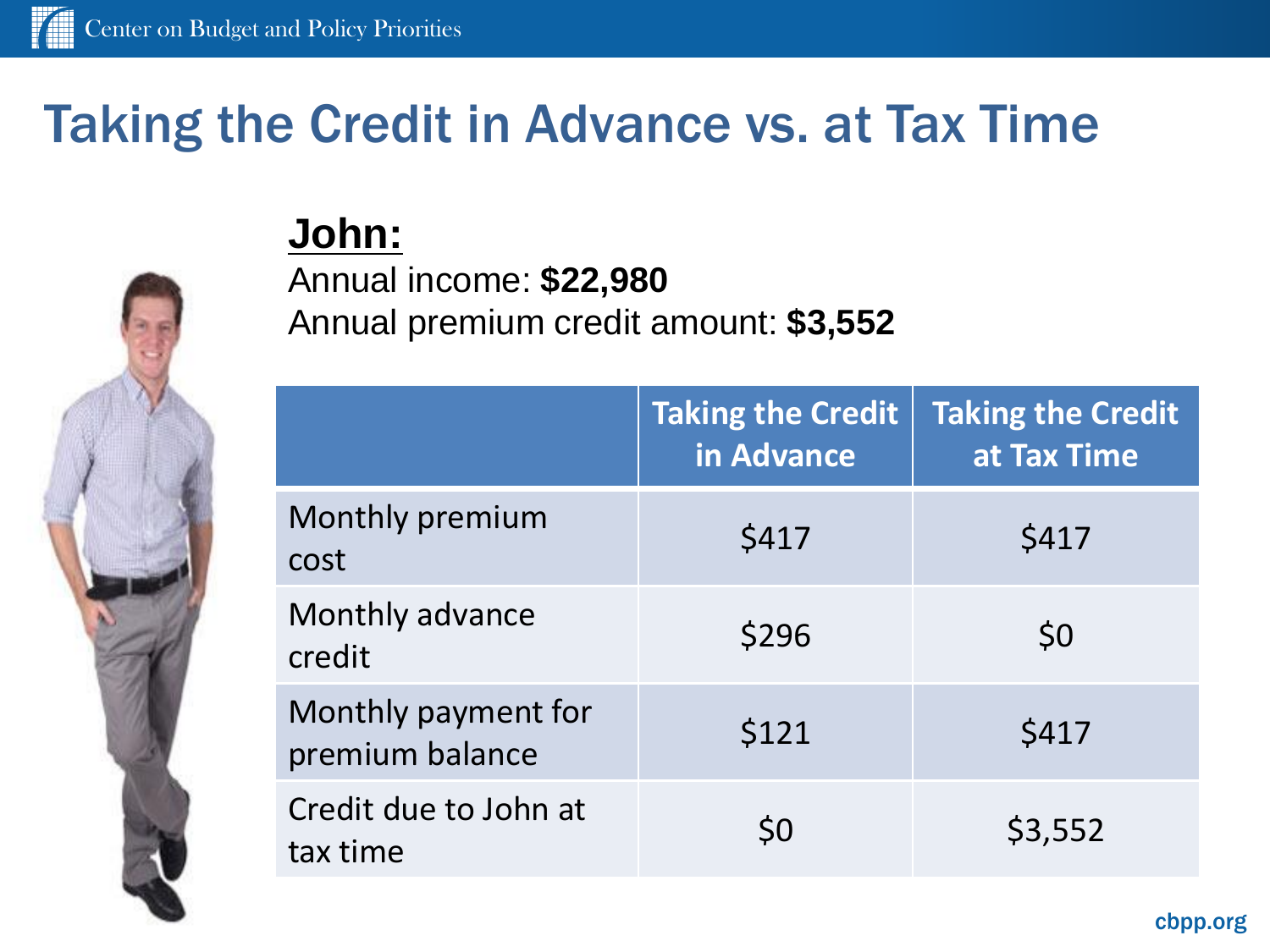# What Happens When Estimated Income for the Year is Different from Actual Income?

- Final amount of credit based on *actual* income
- At tax filing time, advance payments received are reconciled with actual credit amount
	- If income increases, may have to repay
	- If income decreases, may get more credit at tax time
- To avoid repayment, can reduce the amount of advance payment received during the year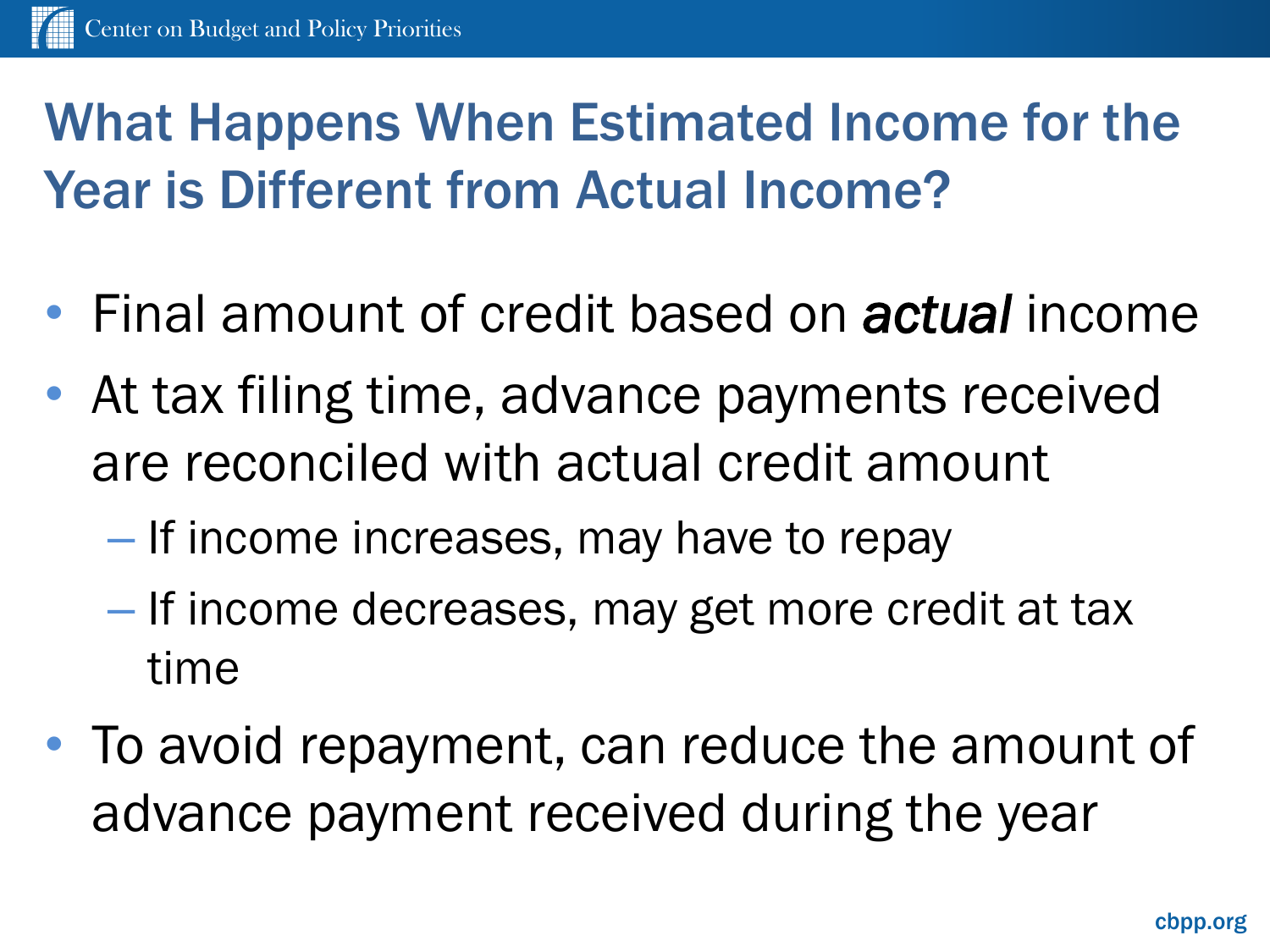# Cap on Amount of Advance Credits that Must Be Paid Back

| <b>Income as</b><br>percentage of<br>poverty line | <b>Annual income</b><br>for an<br>individual<br>$(2013 \; \zeta)$ | <b>Single</b><br>taxpayers | <b>Annual income</b><br>for a family of<br>four<br>$(2013 \; \zeta)$ | <b>Married</b><br>taxpayers filing<br>jointly |
|---------------------------------------------------|-------------------------------------------------------------------|----------------------------|----------------------------------------------------------------------|-----------------------------------------------|
| <b>Under 200%</b>                                 | <b>Under \$22,980</b>                                             | \$300                      | Under \$47,100                                                       | \$600                                         |
| At least 200%<br>but less than<br>300%            | $$22,980 -$<br>\$34,470                                           | \$750                      | $$47,100 -$<br>\$70,650                                              | \$1,500                                       |
| At least 300%<br>but less than<br>400%            | $$34,470 -$<br>\$45,960                                           | \$1,250                    | $$70,650 -$<br>\$94,200                                              | \$2,500                                       |
| 400% and<br>above                                 | \$45,960 and<br>higher                                            | Full<br>reconciliation     | \$94,200 and<br>higher                                               | Full<br>reconciliation                        |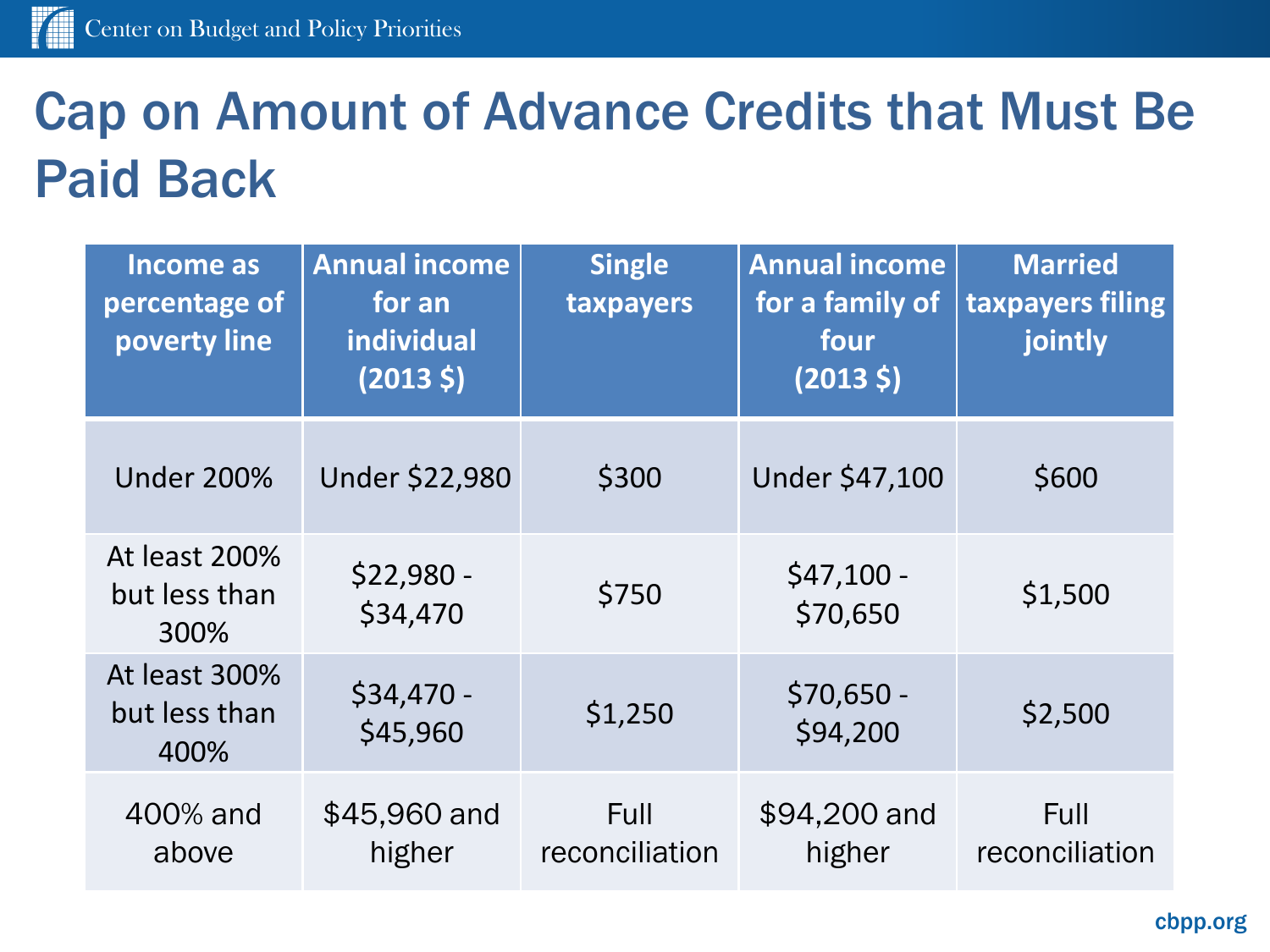# What if an Individual's Tax Liability is Less than the Credit Amount?

• Credit is *refundable*, so people with little or no tax liability can still get the credit



#### **John:**

- Income of 22,980 (200% FPL)
- Eligible for credit of \$3,552
- Tax liability of \$1,500